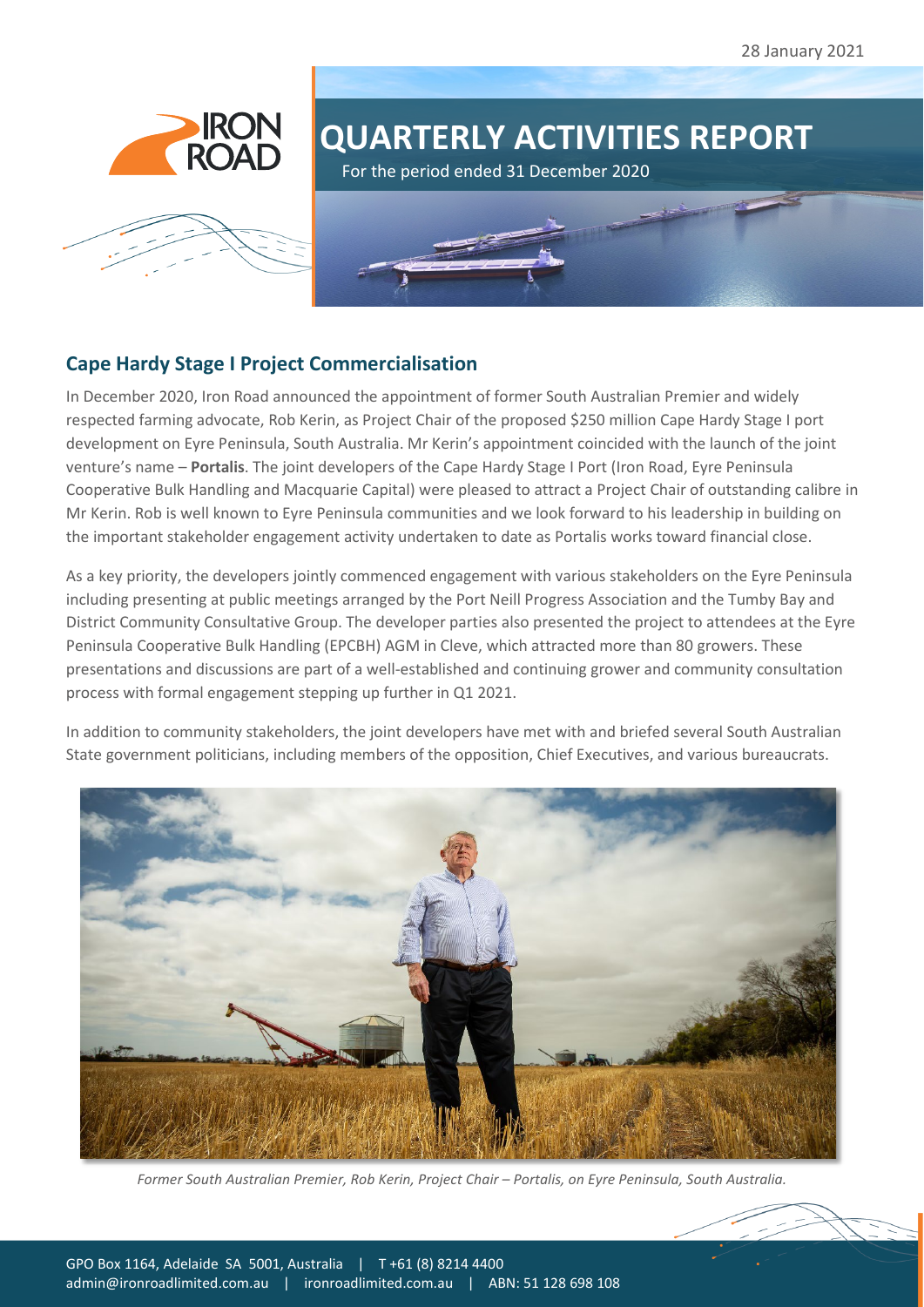## **Approvals**

The EIS Amendment with the South Australian State government continued to progress and allows for construction of a port at Cape Hardy to be staged. Stage I will be designed and constructed to allow for Panamax vessels, with handling for both grain and other goods (including minerals). Stage II will involve expansion of the jetty and wharf to allow for Cape-class vessels and the export of iron concentrate from the Central Eyre Iron Project (CEIP) and other bulk mineral commodities.

During December 2020 Iron Road lodged an application for the partial surrender of ML6467 with the Department of Energy and Mining (DEM). The area to be relinquished comprises approximately 24% of the existing Mining Lease area or 2,044 ha agricultural land. The revised mine plan with 12 Mtpa iron concentrate production, as announced on 25 February 2019<sup>1</sup>, does not require as large a footprint as the previous significantly larger mine plan (24 Mtpa iron concentrate production). The reduction in the Mining Lease area relieves the Company from some of its annual Mining Lease rental obligations, with savings directed towards more immediate development priorities. This measure also aligns with greater potential investor interest in the lower capital, lower risk 12 Mtpa CEIP delivery model.

DEM has declared the CEIP a new mine in accordance with section 17A of the Mining Act 1971. Accordingly, the Hon. Rob Lucas MLC, Treasurer South Australian government, has advised that a reduced royalty rate will be two percent of the value of the minerals recovered, less any prescribed costs as set out in the Act. The reduced royalty rate will commence on the day that royalty is first payable and will apply until the earlier of five years or 30 June 2026.

## **Green Hydrogen / Green Manufacturing Planning**

In January 2021, Iron Road announced that master planning for a green manufacturing precinct at Cape Hardy by The Hydrogen Utility (H2U) is due to commence and will integrate an iron ore 'green pellet' plant fuelled by renewable energy, using high grade iron concentrate from the CEIP. This follows an extension to the Company's 2019 Heads of Agreement and Project Development Accord with H2U that, during November 2020, attracted Mitsubishi Heavy Industries, Ltd., a leading Japanese multinational engineering, technology, and investment partner. Having secured this strategic cornerstone investor, H2U is now able to accelerate its green hydrogen development projects in South Australia, including detailed planning for a green manufacturing precinct at Iron Road's 1,100-hectare Cape Hardy port site.

## **Corporate**

During the quarter, Iron Road announced a non-renounceable entitlement offer of new Iron Road shares at an offer price of \$0.14 (14 cents) per share. The entitlement offer was made on the basis of 1 new share for every 7 existing shares held by eligible shareholders on the Record Date. The Offer received significant support from eligible investors with applications received for entitlement and shortfall of approximately \$10.42 million. All Iron Road's directors participated up to their full entitlement under the Offer and were not eligible to participate in the shortfall offer. Iron Road's largest shareholder participated fully in the offer, which resulted in the extinguishment of \$8.7 million of the total \$9.0 million in debt owed to Sentient Global Resources Fund IV, L.P.

As previously advised, Iron Road and Macquarie entered into an agreement that, subject to satisfaction of the conditions precedent to the September 2020 Joint Development Agreement (JDA) and other procedural conditions, permitted the issuance of a total 40 million Iron Road warrants with vesting contingent on Financial Close and Commercial Operations being achieved for the Cape Hardy Stage I port. An initial 25 million tranche is exercisable from Financial Close with the second 15 million tranche exercisable from the Commercial Operations Date (COD). All warrants provide the holder with a right to acquire shares in Iron Road and have an exercise price of \$0.075 - equivalent to Iron Road's October 2018 entitlement offer price - and will expire 24 months post COD.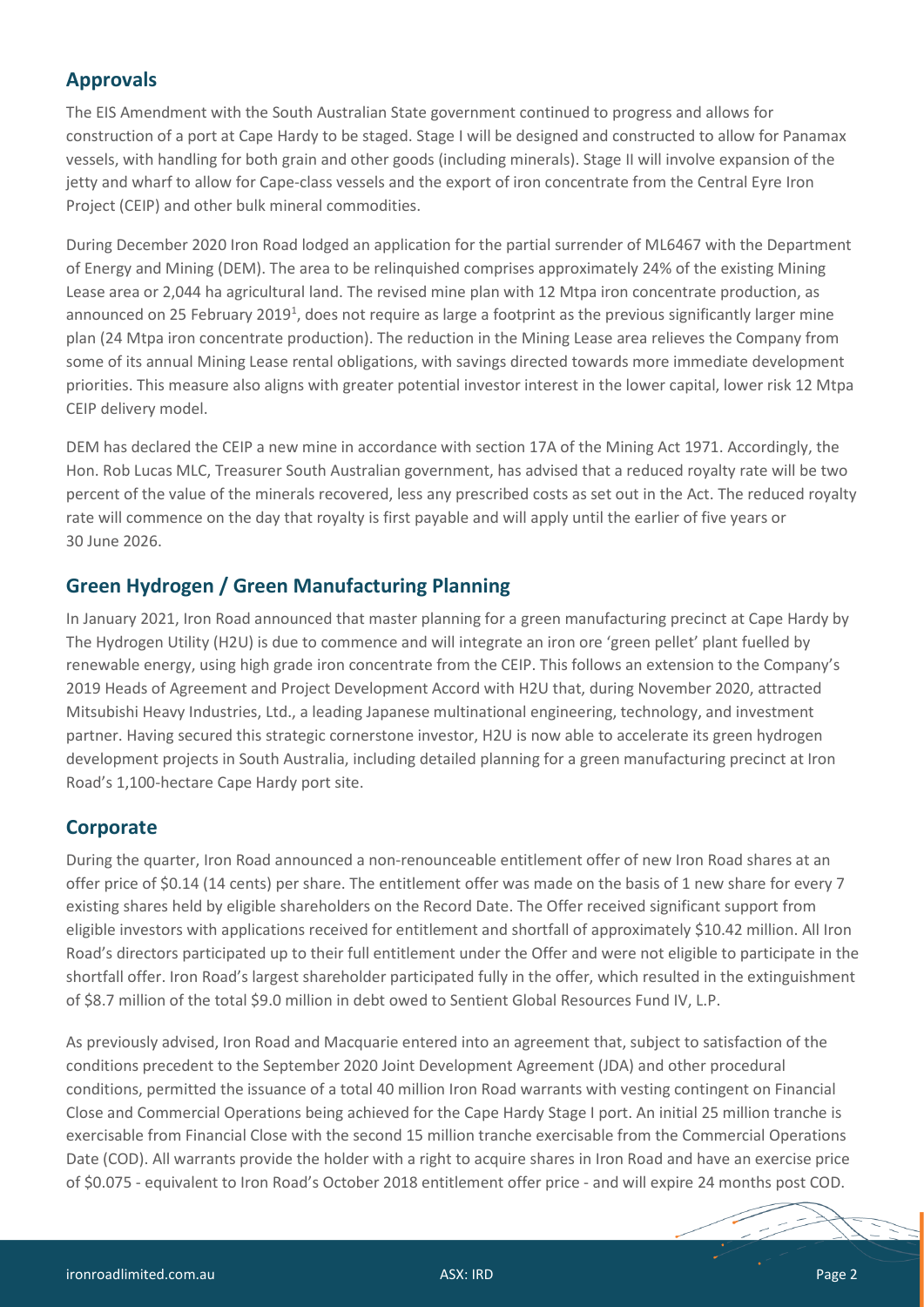The exercise price was reduced to \$0.07376 in accordance with the terms of the warrants following completion of the latest entitlement offer undertaken during the quarter.

Iron Road's Appendix 5B includes amounts in item 6.1 representing the payment of non-executive director fees. The Company's quarterly cashflow report includes expenditure on exploration and evaluation activities of \$225k relating to development of the Cape Hardy port facility and maintaining the Company's mining lease rental and exploration licences.

| <b>South Australia</b> | <b>Tenement Reference</b>                                          | <b>Interest</b>                  |
|------------------------|--------------------------------------------------------------------|----------------------------------|
| Warramboo              | ML6467                                                             | 100%                             |
| Warramboo              | EL5934                                                             | 100%                             |
| Lock                   | EL6425                                                             | 100%                             |
| Mulgathing             | EL6012<br>EL6173 (previously EL5298)<br>EL5661<br>EL5720<br>EL5767 | 100% interest in iron ore rights |
| Mulgathing             | EL5998<br>EL5732                                                   | 90% interest in iron ore rights  |

## **Tenement Schedule - 31 December 2020**

<sup>1</sup> *ASX announcement ["Revised CEIP Development Strategy"](http://clients2.weblink.com.au/clients/ironroad/article.asp?asx=IRD&view=21134555) on 25 February 2019.*

#### **Authorised for release by the board of Iron Road Ltd**

#### **For further information, please contact:**

Larry Ingle, Chief Executive Officer Jarek Kopias, Company Secretary **Iron Road Ltd** Iron Road Ltd Tel: +61 8 8214 4400

**ASX: IRD [admin@ironroadlimited.com.au](mailto:admin@ironroadlimited.com.au) [www.ironroadlimited.com.au](http://www.ironroadlimited.com.au/)**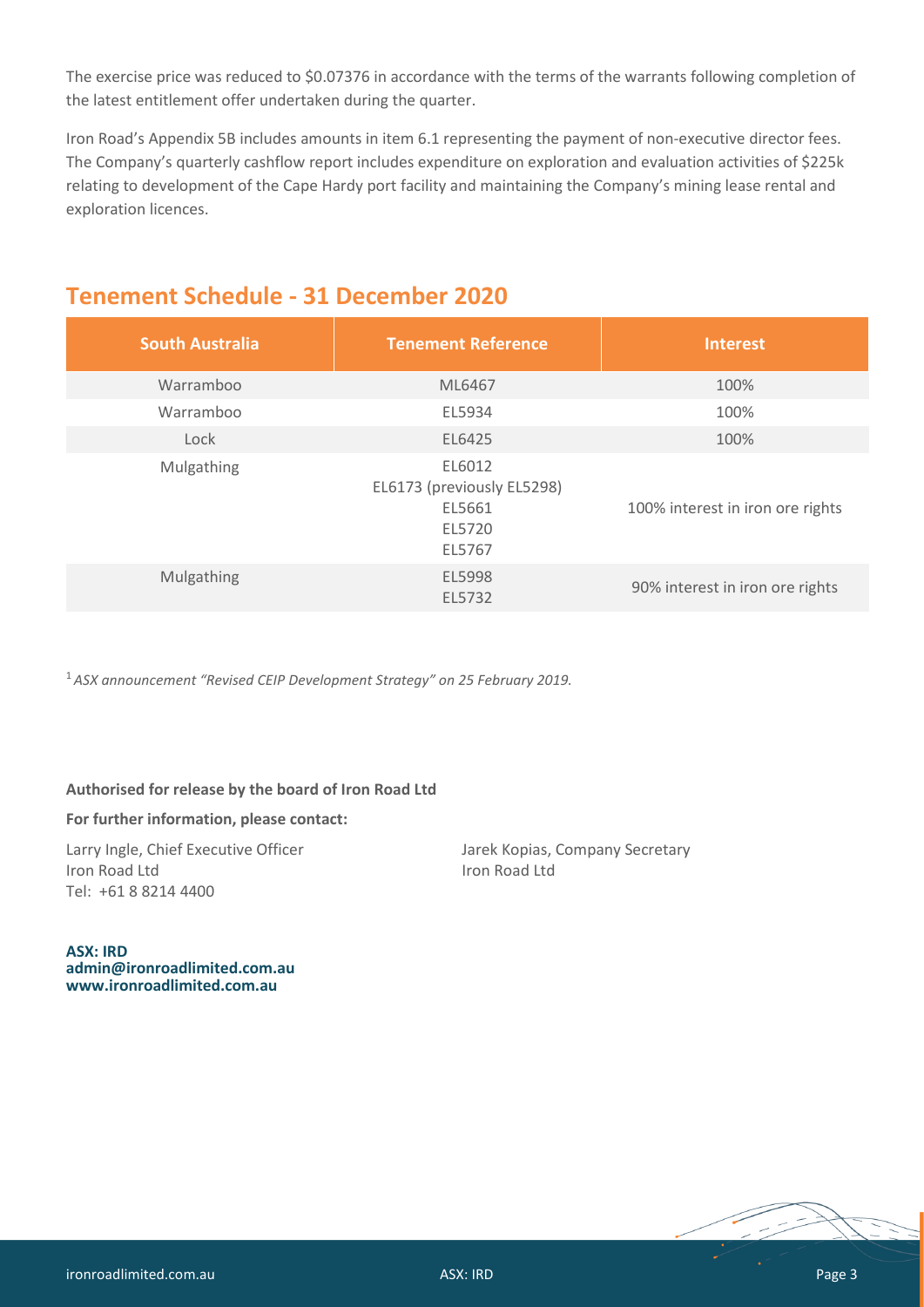## **Appendix 5B**

# **Mining exploration entity or oil and gas exploration entity quarterly cash flow report**

| Name of entity |                                   |
|----------------|-----------------------------------|
| Iron Road Ltd  |                                   |
| ABN            | Quarter ended ("current quarter") |
| 51 128 698 108 | 31 December 2020                  |

| <b>Consolidated statement of cash flows</b> |                                                   | <b>Current quarter</b><br>\$A'000 | Year to date<br>(6 months)<br>\$A'000 |
|---------------------------------------------|---------------------------------------------------|-----------------------------------|---------------------------------------|
| 1.                                          | Cash flows from operating activities              |                                   |                                       |
| 1.1                                         | Receipts from customers                           |                                   |                                       |
| 1.2                                         | Payments for                                      |                                   |                                       |
|                                             | exploration & evaluation (if expensed)<br>(a)     | (50)                              | (346)                                 |
|                                             | development<br>(b)                                |                                   |                                       |
|                                             | production<br>(c)                                 |                                   |                                       |
|                                             | staff costs<br>(d)                                | (145)                             | (295)                                 |
|                                             | administration and corporate costs<br>(e)         | (373)                             | (565)                                 |
| 1.3                                         | Dividends received (see note 3)                   |                                   |                                       |
| 1.4                                         | Interest received                                 |                                   |                                       |
| 1.5                                         | Interest and other costs of finance paid          |                                   |                                       |
| 1.6                                         | Income taxes paid                                 |                                   |                                       |
| 1.7                                         | Government grants and tax incentives              | 12                                | 50                                    |
| 1.8                                         | Other (provide details if material)               |                                   |                                       |
| 1.9                                         | Net cash from / (used in) operating<br>activities | (556)                             | (1, 156)                              |

| 2.  | Cash flows from investing activities             |       |       |
|-----|--------------------------------------------------|-------|-------|
| 2.1 | Payments to acquire:                             |       |       |
|     | entities<br>(a)                                  |       |       |
|     | (b)<br>tenements                                 |       |       |
|     | property, plant and equipment<br>(C)             |       |       |
|     | exploration & evaluation (if capitalised)<br>(d) | (175) | (175) |
|     | investments<br>(e)                               |       |       |
|     | other non-current assets<br>(†)                  |       |       |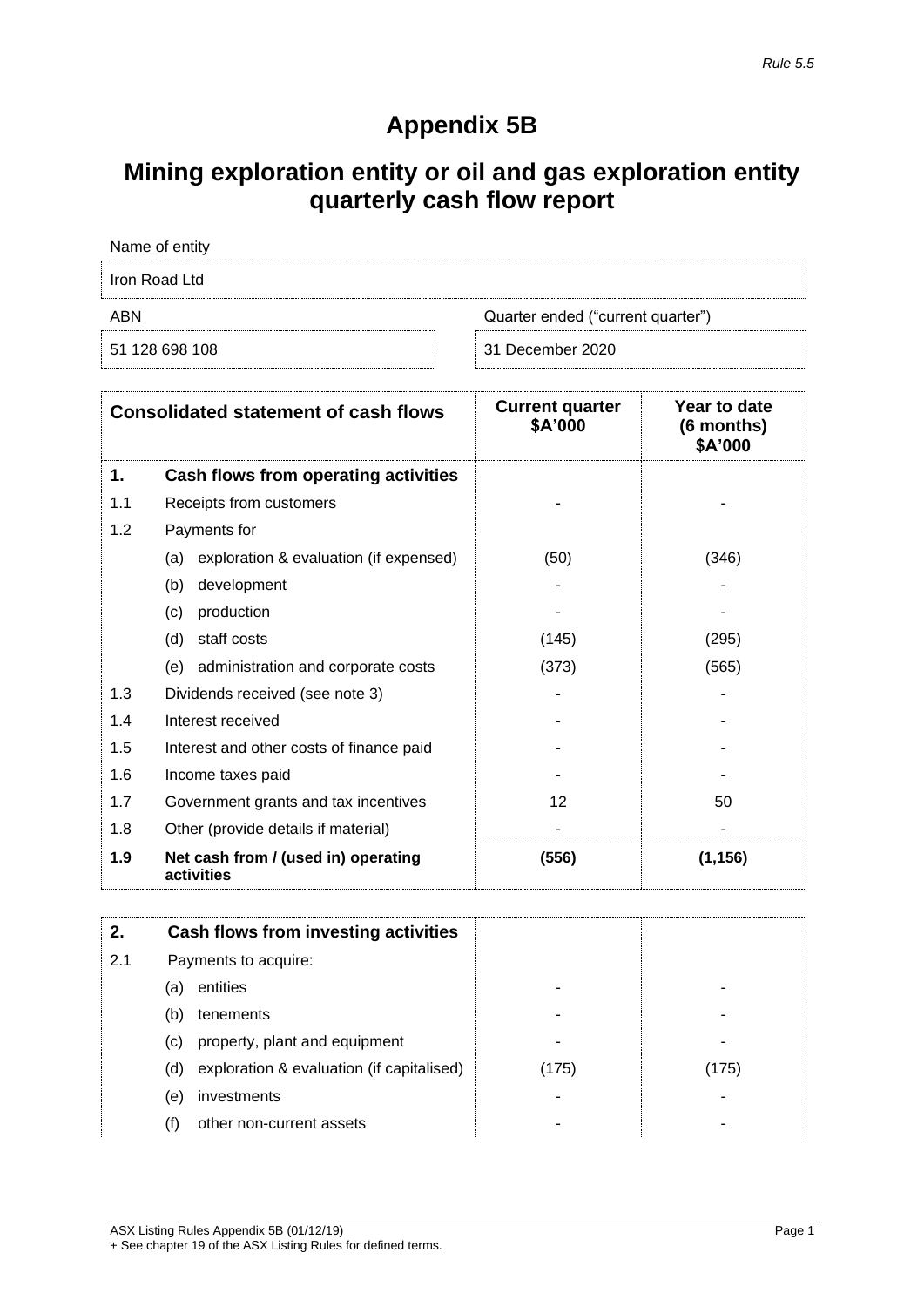|     | <b>Consolidated statement of cash flows</b>       | <b>Current quarter</b><br>\$A'000 | Year to date<br>$(6$ months)<br>\$A'000 |
|-----|---------------------------------------------------|-----------------------------------|-----------------------------------------|
| 2.2 | Proceeds from the disposal of:                    |                                   |                                         |
|     | entities<br>(a)                                   |                                   |                                         |
|     | (b)<br>tenements                                  |                                   |                                         |
|     | property, plant and equipment<br>(c)              |                                   | 13                                      |
|     | (d)<br>investments                                |                                   |                                         |
|     | other non-current assets<br>(e)                   |                                   |                                         |
| 2.3 | Cash flows from loans to other entities           |                                   |                                         |
| 2.4 | Dividends received (see note 3)                   |                                   |                                         |
| 2.5 | Other (provide details if material)               |                                   |                                         |
| 2.6 | Net cash from / (used in) investing<br>activities | (175)                             | (162)                                   |

| 3.   | Cash flows from financing activities                                                       |         |         |
|------|--------------------------------------------------------------------------------------------|---------|---------|
| 3.1  | Proceeds from issues of equity securities<br>(excluding convertible debt securities)       | 10,422  | 10,422  |
| 3.2  | Proceeds from issue of convertible debt<br>securities                                      |         |         |
| 3.3  | Proceeds from exercise of options                                                          |         |         |
| 3.4  | Transaction costs related to issues of equity<br>securities or convertible debt securities | (6)     | (6)     |
| 3.5  | Proceeds from borrowings                                                                   |         | 1,000   |
| 3.6  | Repayment of borrowings                                                                    | (8,657) | (8,657) |
| 3.7  | Transaction costs related to loans and<br>borrowings                                       |         |         |
| 3.8  | Dividends paid                                                                             |         |         |
| 3.9  | Other (provide details if material)                                                        |         |         |
| 3.10 | Net cash from / (used in) financing<br>activities                                          | 1,759   | 2,759   |

| 4.  | Net increase / (decrease) in cash and<br>cash equivalents for the period |       |         |
|-----|--------------------------------------------------------------------------|-------|---------|
| 4.1 | Cash and cash equivalents at beginning of<br>period                      | 798   | 385     |
| 4.2 | Net cash from / (used in) operating<br>activities (item 1.9 above)       | (556) | (1,156) |
| 4.3 | Net cash from / (used in) investing activities<br>(item 2.6 above)       | (175) | (162)   |
| 4.4 | Net cash from / (used in) financing activities<br>(item 3.10 above)      | 1.759 | 2,759   |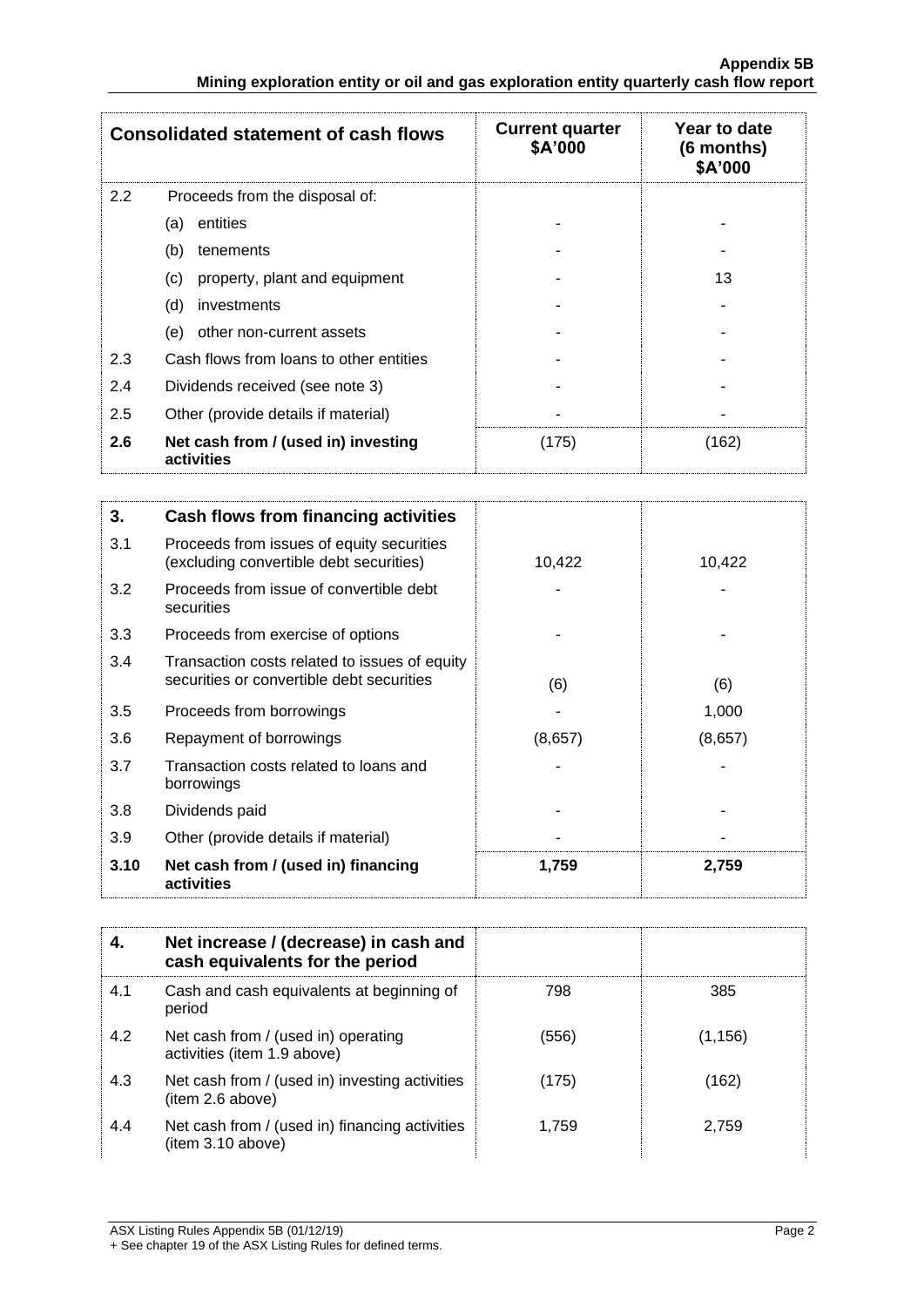| <b>Consolidated statement of cash flows</b> |                                                      | <b>Current quarter</b><br>\$A'000 | Year to date<br>(6 months)<br>\$A'000 |
|---------------------------------------------|------------------------------------------------------|-----------------------------------|---------------------------------------|
| 4.5                                         | Effect of movement in exchange rates on<br>cash held |                                   |                                       |
| 4.6                                         | Cash and cash equivalents at end of<br>period        | 1.826                             | 1.826                                 |

| 5.  | Reconciliation of cash and cash<br>equivalents<br>at the end of the quarter (as shown in the<br>consolidated statement of cash flows) to the<br>related items in the accounts | <b>Current quarter</b><br>\$A'000 | <b>Previous quarter</b><br>\$A'000 |
|-----|-------------------------------------------------------------------------------------------------------------------------------------------------------------------------------|-----------------------------------|------------------------------------|
| 5.1 | <b>Bank balances</b>                                                                                                                                                          | 1.781                             | 753                                |
| 5.2 | Call deposits                                                                                                                                                                 | 45                                | 45                                 |
| 5.3 | Bank overdrafts                                                                                                                                                               | ۰                                 |                                    |
| 5.4 | Other (provide details)                                                                                                                                                       | $\overline{\phantom{a}}$          |                                    |
| 5.5 | Cash and cash equivalents at end of<br>quarter (should equal item 4.6 above)                                                                                                  | 1.826                             | 798                                |

| 6.  | Payments to related parties of the entity and their<br>associates                          | <b>Current quarter</b><br><b>\$A'000</b> |
|-----|--------------------------------------------------------------------------------------------|------------------------------------------|
| 6.1 | Aggregate amount of payments to related parties and their<br>associates included in item 1 |                                          |
| 6.2 | Aggregate amount of payments to related parties and their<br>associates included in item 2 |                                          |

Note: if any amounts are shown in items 6.1 or 6.2, your quarterly activity report must include a description of, and an explanation for, such payments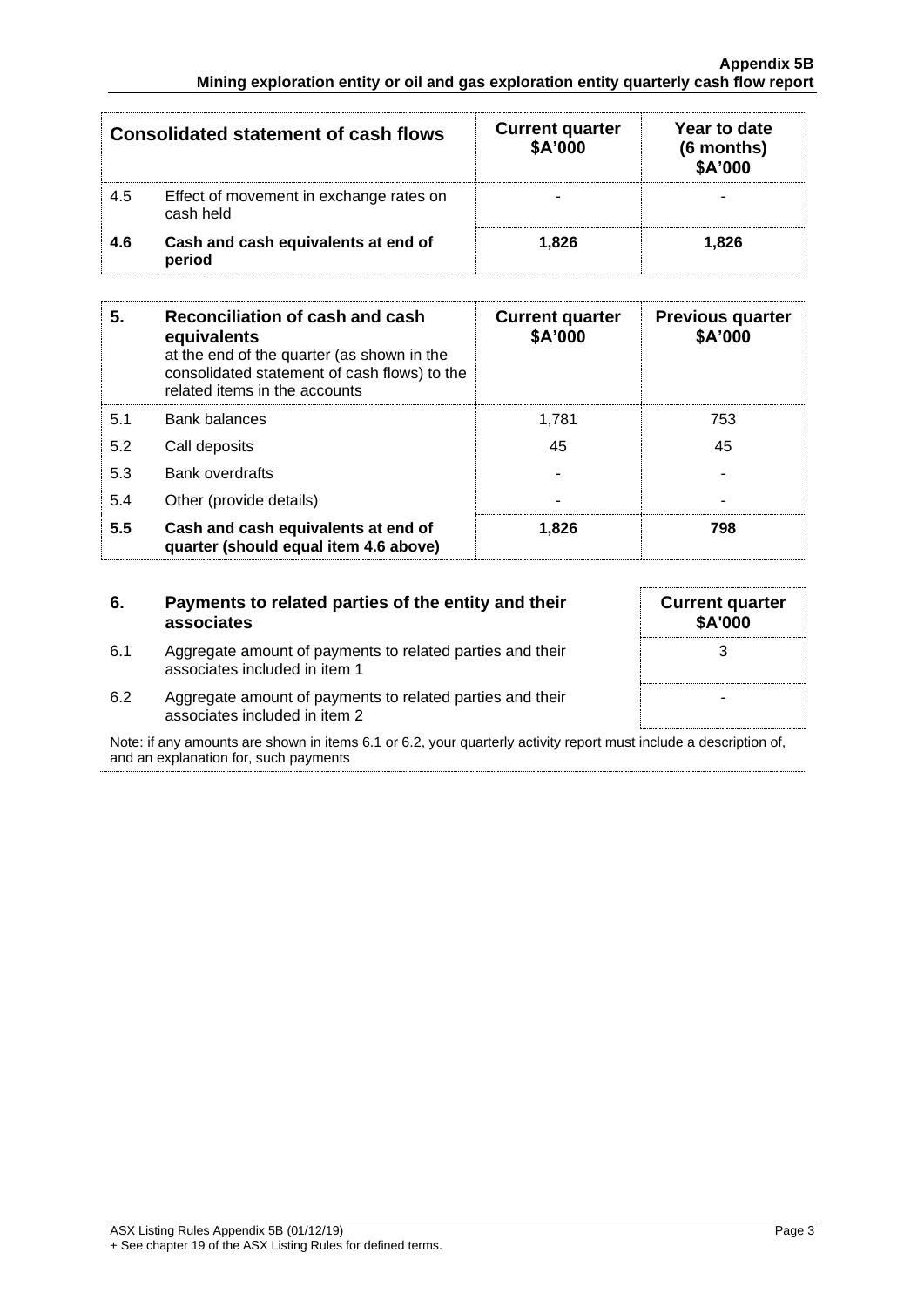| 7.  | <b>Financing facilities</b><br>Note: the term "facility' includes all forms of financing<br>arrangements available to the entity.<br>Add notes as necessary for an understanding of the<br>sources of finance available to the entity. | <b>Total facility</b><br>amount at quarter<br>end<br>\$A'000 | Amount drawn at<br>quarter end<br>\$A'000 |
|-----|----------------------------------------------------------------------------------------------------------------------------------------------------------------------------------------------------------------------------------------|--------------------------------------------------------------|-------------------------------------------|
| 7.1 | Loan facilities                                                                                                                                                                                                                        | 743                                                          | 343                                       |
| 7.2 | Credit standby arrangements                                                                                                                                                                                                            |                                                              |                                           |
| 7.3 | Other (please specify)                                                                                                                                                                                                                 |                                                              |                                           |
| 7.4 | <b>Total financing facilities</b>                                                                                                                                                                                                      | 743                                                          | 343                                       |
| 7.5 | Unused financing facilities available at quarter end                                                                                                                                                                                   |                                                              | 400                                       |
| 7.6 | Include in the box below a description of each facility above, including the lender, interest<br>rate maturity date and whether it is secured or unsecured. If any additional financing                                                |                                                              |                                           |

rate, maturity date and whether it is secured or unsecured. If any additional financing facilities have been entered into or are proposed to be entered into after quarter end, include a note providing details of those facilities as well.

The current facility in 7.1 is an unsecured facility from the Company's major shareholder, the Sentient Global Resources Fund IV, L.P (Sentient). It attracts nil interest and matures on 30 September 2021.

| 8.  |                                                    | Estimated cash available for future operating activities                                                                                                                                                               | \$A'000 |
|-----|----------------------------------------------------|------------------------------------------------------------------------------------------------------------------------------------------------------------------------------------------------------------------------|---------|
| 8.1 |                                                    | Net cash from / (used in) operating activities (Item 1.9)                                                                                                                                                              | (556)   |
| 8.2 | Capitalised exploration & evaluation (Item 2.1(d)) |                                                                                                                                                                                                                        | (175)   |
| 8.3 |                                                    | Total relevant outgoings (Item $8.1 +$ Item $8.2$ )                                                                                                                                                                    | (731)   |
| 8.4 |                                                    | Cash and cash equivalents at quarter end (Item 4.6)                                                                                                                                                                    | 1,826   |
| 8.5 |                                                    | Unused finance facilities available at quarter end (Item 7.5)                                                                                                                                                          | 400     |
| 8.6 |                                                    | Total available funding (Item $8.4$ + Item $8.5$ )                                                                                                                                                                     | 2,226   |
| 8.7 | Item $8.3$ )                                       | Estimated quarters of funding available (Item 8.6 divided by                                                                                                                                                           | 3.0     |
| 8.8 |                                                    | If Item 8.7 is less than 2 quarters, please provide answers to the following questions:                                                                                                                                |         |
|     | 1 <sub>1</sub>                                     | Does the entity expect that it will continue to have the current level of net operating<br>cash flows for the time being and, if not, why not?                                                                         |         |
|     | N/A                                                |                                                                                                                                                                                                                        |         |
|     | 2.                                                 | Has the entity taken any steps, or does it propose to take any steps, to raise further<br>cash to fund its operations and, if so, what are those steps and how likely does it<br>believe that they will be successful? |         |
|     | N/A                                                |                                                                                                                                                                                                                        |         |

3. Does the entity expect to be able to continue its operations and to meet its business objectives and, if so, on what basis?

N/A